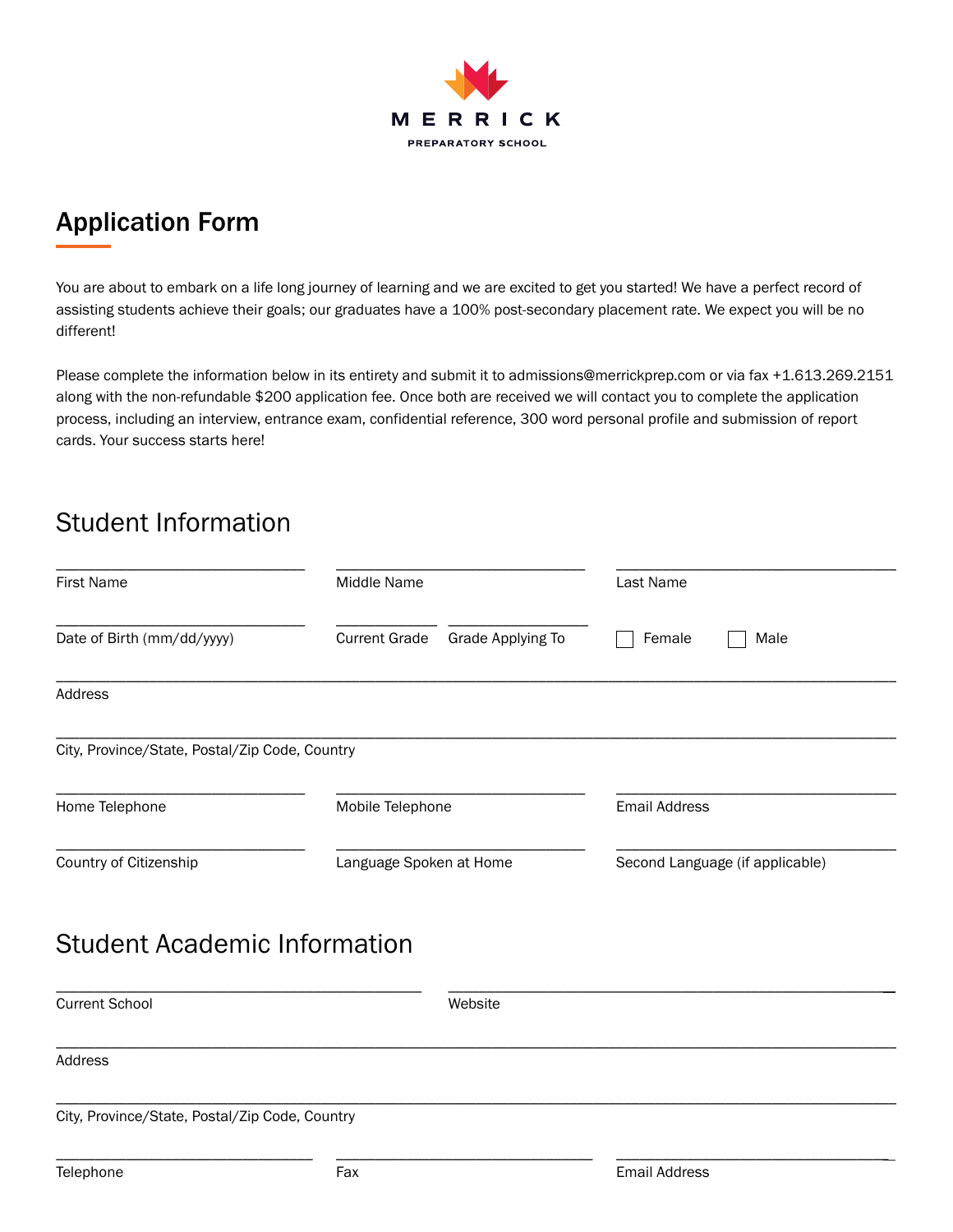# Family Information: Parent/Guardian 1

| <b>First Name</b>                                      | Last Name                 |                   |                           |  |
|--------------------------------------------------------|---------------------------|-------------------|---------------------------|--|
| Home Telephone                                         | Mobile Telephone          |                   | <b>Email Address</b>      |  |
| Home Address                                           |                           |                   |                           |  |
| City, Province/State, Postal/Zip Code, Country         |                           |                   |                           |  |
| Occupation                                             | Name of Company           |                   | <b>Business Telephone</b> |  |
| Date of birth (mm/dd/yyyy)<br>(for Custodian purposes) | Relationship to Applicant |                   |                           |  |
| Family Information: Parent/Guardian 2                  |                           |                   |                           |  |
| <b>First Name</b>                                      | Last Name                 |                   |                           |  |
| Home Telephone                                         | Mobile Telephone          |                   | <b>Email Address</b>      |  |
| Home Address                                           |                           |                   |                           |  |
| City, Province/State, Postal/Zip Code, Country         |                           |                   |                           |  |
| Occupation                                             | Name of Company           |                   | <b>Business Telephone</b> |  |
| Date of birth (mm/dd/yyyy)<br>(for Custodian purposes) | Relationship to Applicant |                   |                           |  |
| <b>General Information</b>                             |                           |                   |                           |  |
| Student lives with?                                    | Parent/Guardian 1         | Parent/Guardian 2 |                           |  |
| Where admissions<br>materials should be sent?          | Parent/Guardian 1         | Parent/Guardian 2 |                           |  |
| Where bills should be sent?                            | Parent/Guardian 1         | Parent/Guardian 2 |                           |  |